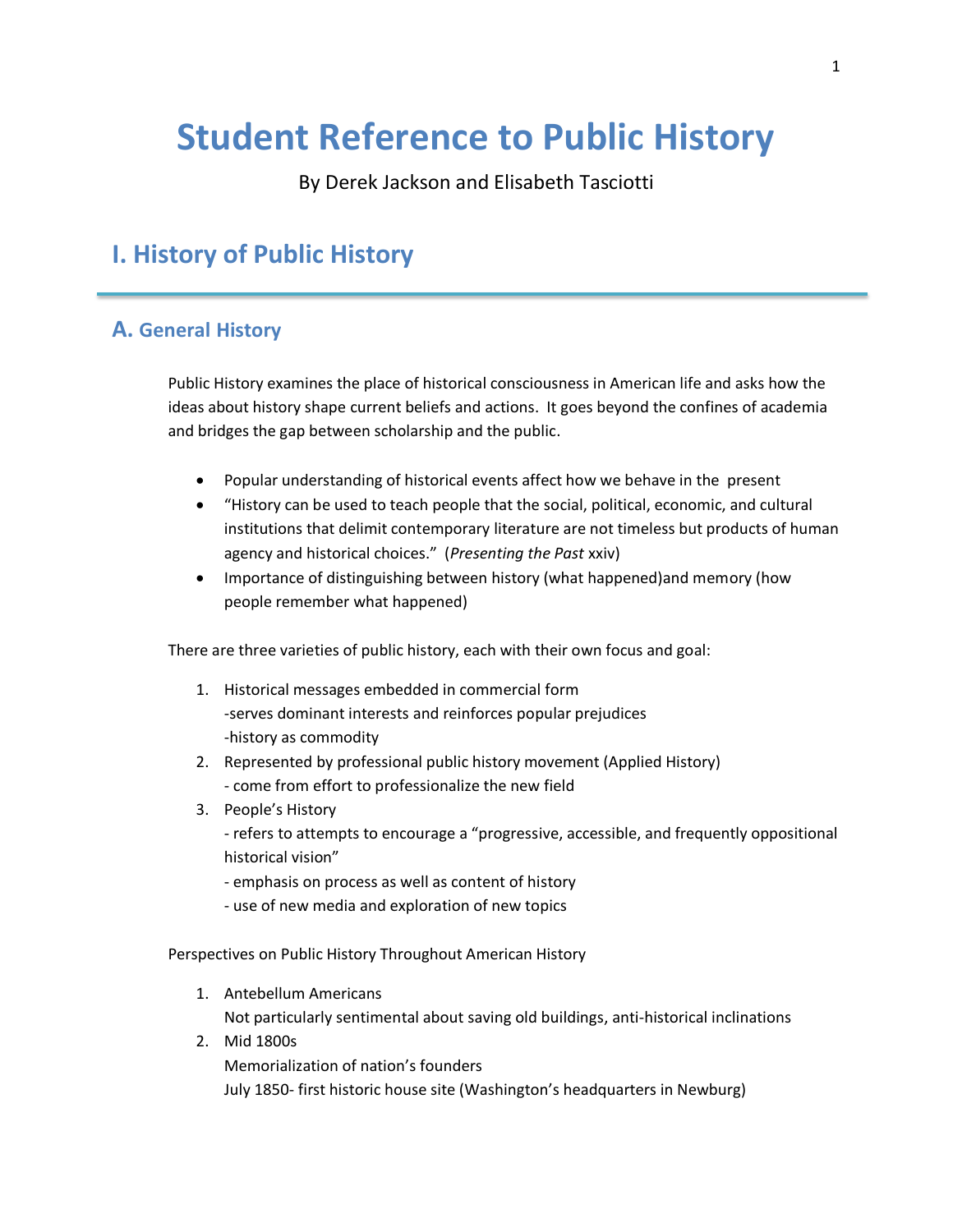1859-Saving of Mount Vernon by the Mount Vernon Ladies' Association

 - beginning of a long legacy of private women's groups helping preserve and present history to the public

3. Late 1800s

Large surge of interest in preserving house for museum (from 20 houses in 1895 to 100 in 1920)

House museums serve to 'Americanize' immigrants

4. Early 1900s

Businessmen bringing history to the masses (Ford and Rockefeller) 1923- creation of first museum villages

5. Mid 1900s

State as guardian of public memory 1933- national Parks Services to survey all 'historic' buildings redefinition of American history to include common people

6. 1950s

Post-War: meaning of 'historical' is narrowed to celebrate the 'American way of life' sentimental portrayal of past, no mention of slavery, profoundly ahistorical

7. 1960s

Critique of history museum as one dimensional, portraying a "false colonial past" Grassroots museums begin to form to protect local heritage and try to find a more comprehensive portrait of past

8. 1970s

Slavery 'discovered' at Williamsburg -slave culture was approached but not slave revolution

Museums not interested in securing social change History confined to entertainment and nostalgia Term 'public history' is first coined

9. 1980s to present

1981- Committee on Public History was formed

Organizing public history as independent from academia- creation of guidelines for ethical practices in, respectively, oral history, museums, and archives Realization of the ethical issues that come up with 'presenting' public history Public history has not provided a unified agenda

(taken from *Presenting the Past: Essays on History and the Public)*

# B. **Missing Narratives- How Public History Sites Are Presented**

How history is presented at public history sites is less about facts and figures and more about stories. Engaging the public in these locations involves interpreting the past into narratives that tell the story of that location. That being said, there is sometimes a gap between the stories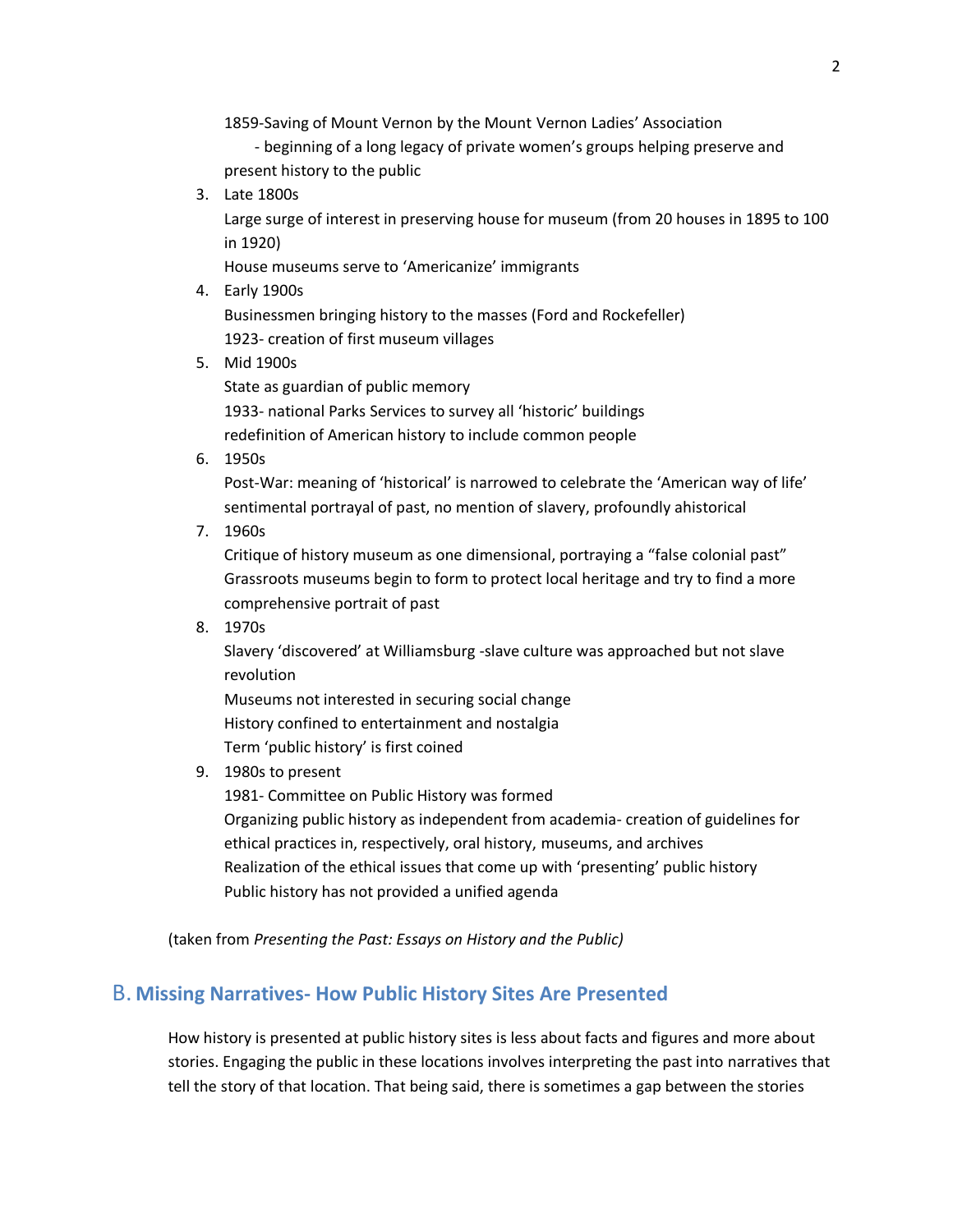being told and the stories being left out. This can lead to a one-sided version of the past, or one that has been polished to look a certain way. Currently there is a drive to move away from a metanarrative and towards the multiple narratives that a site can encompass. There are two main perspectives to how narratives are presented.

1. 'One Nation/One People' interpretation

Used to project American exceptionalism and nationalism, this perspective tends to present the past as unified, focusing on the narratives of the most powerful. There is an attempt to project shared ideals and values which usually goes along with a nostalgia for a simpler way of life. A fragmented past can be seen as controversial because it often questions national institutions and policies. An added complication is that many public history sites serve private interests where funders have a say on how stories are told.

2. From Shrine to Forum

Different from a unified view of history, there is a more personal and fragmented view of history that tends to be more inclusive of race, gender, and class. Sometimes this perspective is termed 'revisionist history' and is seen as controversial because of the social agenda behind it. The goal is to create a dialogue around the past - both the good and the bad, to help create a better future. The difficulty this perspective faces is that history is combined with memory and nostalgia, which are often not accurate or encompassing. Proponents of this view of public history emphasize that 'ignoring the complexity of the past fails to prepare Americans for future crises"

Some points to consider when attempting a more encompassing narrative:

- Accentuate connections between both the positive and negative aspects of American history
- Finds ways to present history in a more complex, less homogenized manner
- Focus on public understanding by reaching audiences through multiple paths/narratives

(taken from "Public History Wars")

#### **C. Slave Narrative**

As we have already discussed, the narratives that are present and missing in the public history site are important. Currently there is a move toward a more diverse set of narratives. For example, on a plantation site, it is interesting to have the narrative of the plantation owner as well as the slaves. A focus on the women or even the children would also bring more life to the site. You could also look through the lens of the objects present, or the means of production.

Slave narrative has been a very popular topic of debate in Public History. Many current Public Historians feels that the story of slavery on historic sites has been romanticized and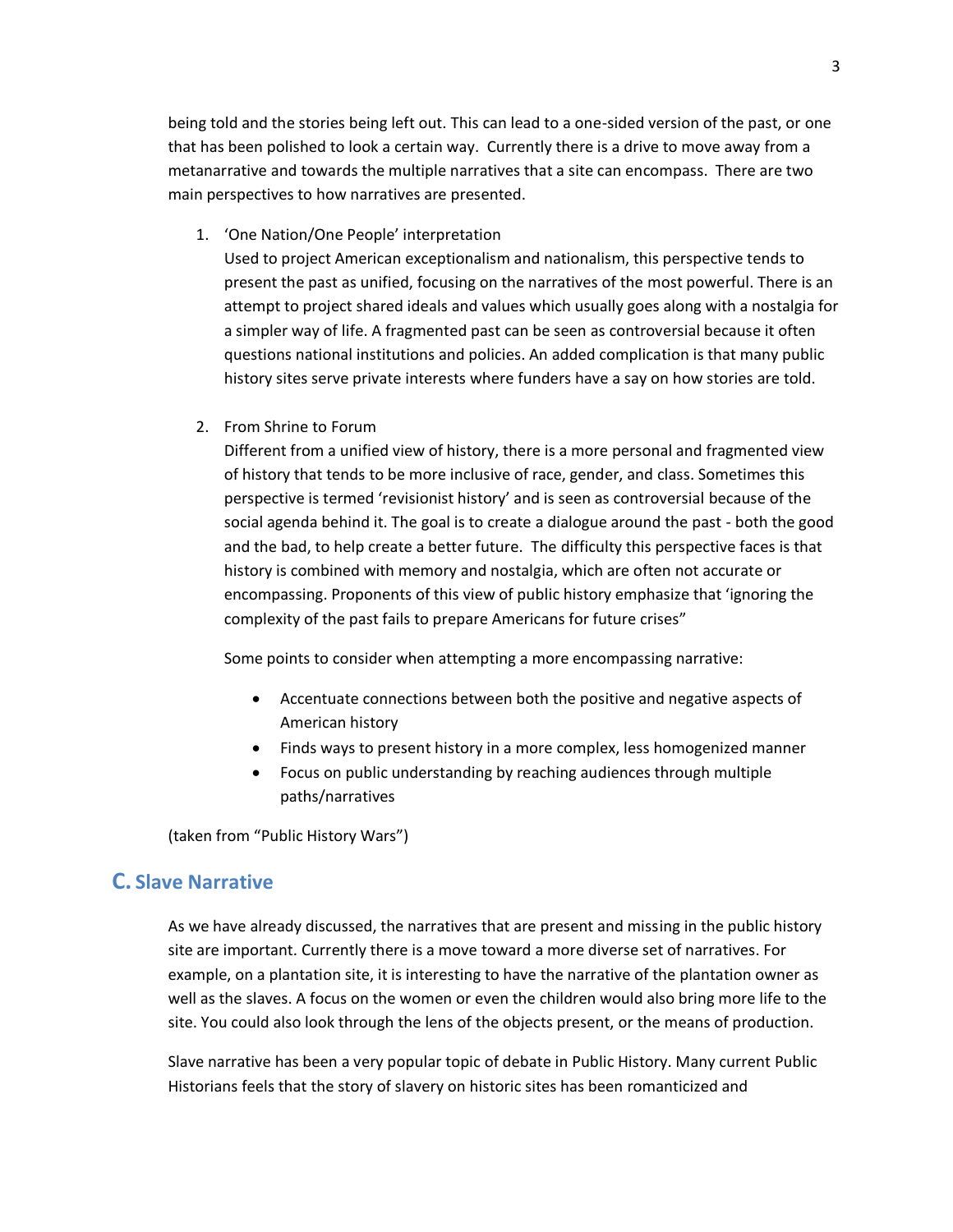domesticated. To be fair, any discourse on slavery is a great improvement on sites, where up to the 70s only focused on the plantation owners, presidents etc. it has not been an easy topic to deal with in public sites where there must be a balance between the tough emotions this topic brings up and the importance slavery has on understanding this country: " The critical question is not simply how people remember their past but how they deal and ultimately learn from the 'tough stuff' of their history and how they apply the lessons learned to the challenges of their present and their future" (Horton xiii)

There is currently not a consensus over the best way to present the slave narrative. There are several reasons for this:

● Sensitivity about the topic

Because this is a topic that can still be very sensitive, there is some apprehension over how and to what extent slavery should be depicted in public history sites. Many fear the public are not comfortable with learning about the harshness that surrounds the topic, especially when they are so close to the actual location of slave cabins for instance. One thing is to learn about it in the safety of a classroom, another is to be standing in the cabin where dozens of slaves were housed, for instance.

- Political agenda (patriarch v. slave owner) Some public history sites are run or funded by groups of people who have a vested interest in how the history of that particular site is represented. Often there is a hesitance to include slavery in the narrative of say, a president's home, in keeping with the more traditional view of sites as shrines.
- Misrepresentation

Up until very recent history slave narrative, if any at all, has been confined to romanticized stories of house servants and mammies. There is often the perfunctory mention of a single slave story or the brief admittance that slavery was a big part of plantation life. Sometimes, despite best intentions of including the slave narrative, what is presented to the public is still misguided.

(Taken from *Slavery And Public History : The Tough Stuff Of American Memory)*

#### **D. History of Public Houses**

House museums are important to public history as they help shape the popular understanding of history and historically significant people. These sites maintain several purposes. As museums, they take on the responsibility of preserving the buildings and restoring them to a historically accurate state. These are also public history sites that use furniture displays and narrative to reach their public audience. They do this in the hopes of instilling a sense of the domestic life of a historical figure while infusing that narrative with the ideologies of the person for inspirational effect. One of the more important things to understand about house museums is the system of underlying politics at work that affects these museums and how they present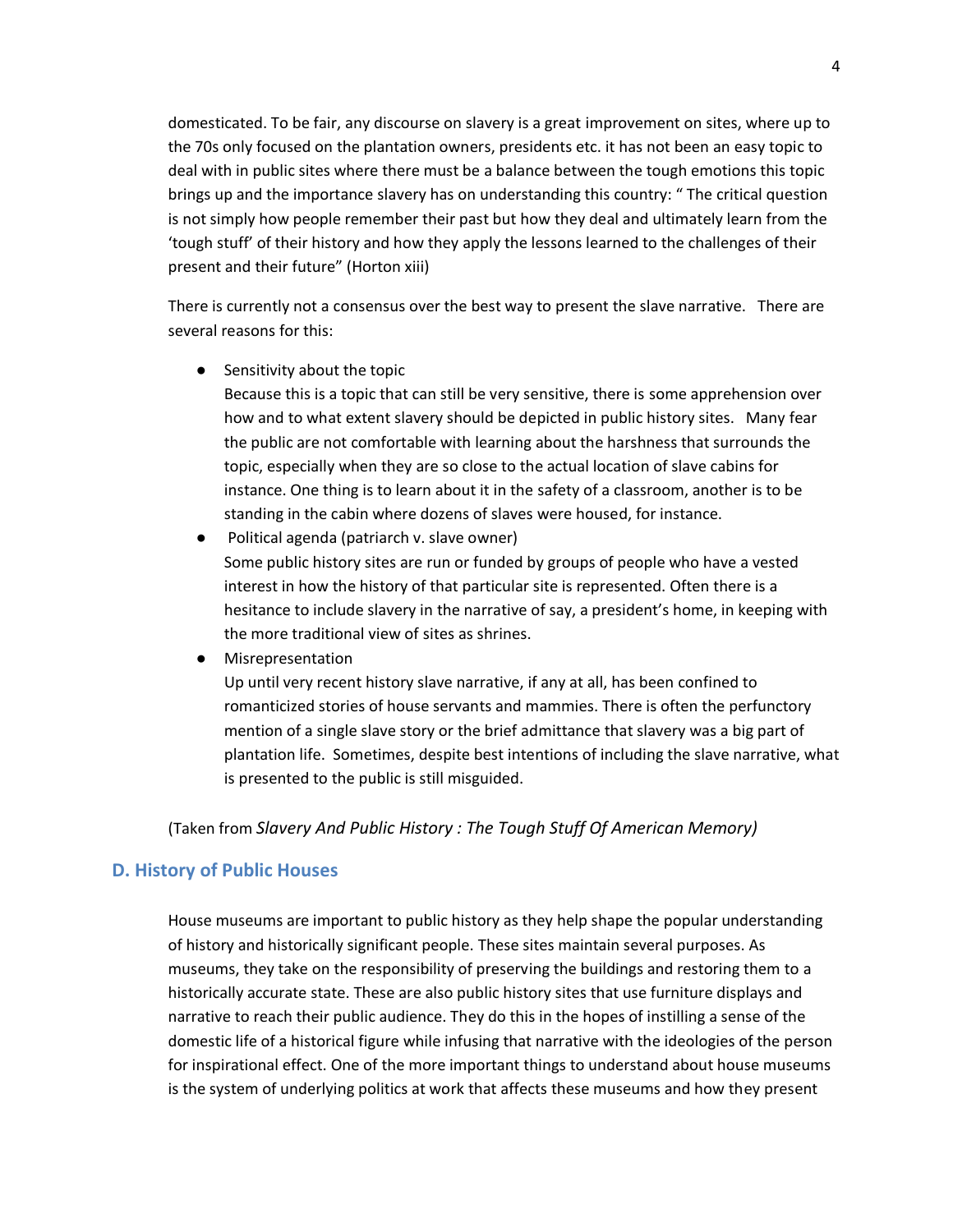history. This process of choosing what narratives to present and which ones to leave silent is best illustrated by looking at two of the most prominent house museums in the United States.

#### 1. Mount Vernon

The historic home of George Washington is an example of the early house museum movement. The early years of this movement came from a need to unite a slowly fragmenting American Republic in the days preceding the Civil War. This had a clear impact on the founding of Mount Vernon and the narrative it chose to present in the beginning. Mount Vernon found its message through the voices of antebellum women and their organizations who saw it as their purpose to restore the site and use it as an example for the nation, which was itself a deteriorating "house" that needed fixing. They gathered under the umbrella organization of the Mount Vernon Ladies' Association (MVLA) and created for themselves a history that best suited their purpose. While the MVLA was comprised of a contentious partnership between women's organizations from the North and South, they presented a public face of unity as a group rising above political conflict. However, the battle for an agreeable narrative between these two ideologically different groups was only settled by excluding the issues that created conflict, which in this case would be the topic of slavery. Therefore, the MVLA in fact reinforced "the tendency of Northerners to ignore the historical reality of slavery at Mount Vernon" (*Domesticating History* 27). They did this to alleviate political debate and further their narrative of Washington as a sacred symbol of American virtue. As the founding of Mount Vernon encompassed the years both before and after the Civil War, the MVLA's purpose was entirely involved in Washington as a unifying figure for the country and had no interest in presenting Mount Vernon as a historically accurate plantation. Professional interest in house museums as accurate representations of history would come later with sites like Monticello.

#### 2. Monticello

Thomas Jefferson's Virginia plantation is a major example of the evolution of the house museum movement especially as it moved toward the more professional environment it has become today. In the years following World War I, the idea of house museums, especially those linked to the founding fathers, as a unifying force for Americans deepened. The nation turned inwards and found new significance in the defining elements of American culture. Turning Monticello into a "shrine" similar to Mount Vernon became the next project for many women's groups. However, the expanding state powers of the Progressive Era government had already taken over much of the ground covered by these groups, so they found their activities far from fruitful. In fact, Monticello, once entered into the political sphere through the women's groups, quickly became a tool for fractured a Democratic Party. Just as an idealized Washington was used in an attempt to unify the states, Jeffersonian principles were used as a rallying point for the Democratic Party with a focus on civil liberties. Although Monticello was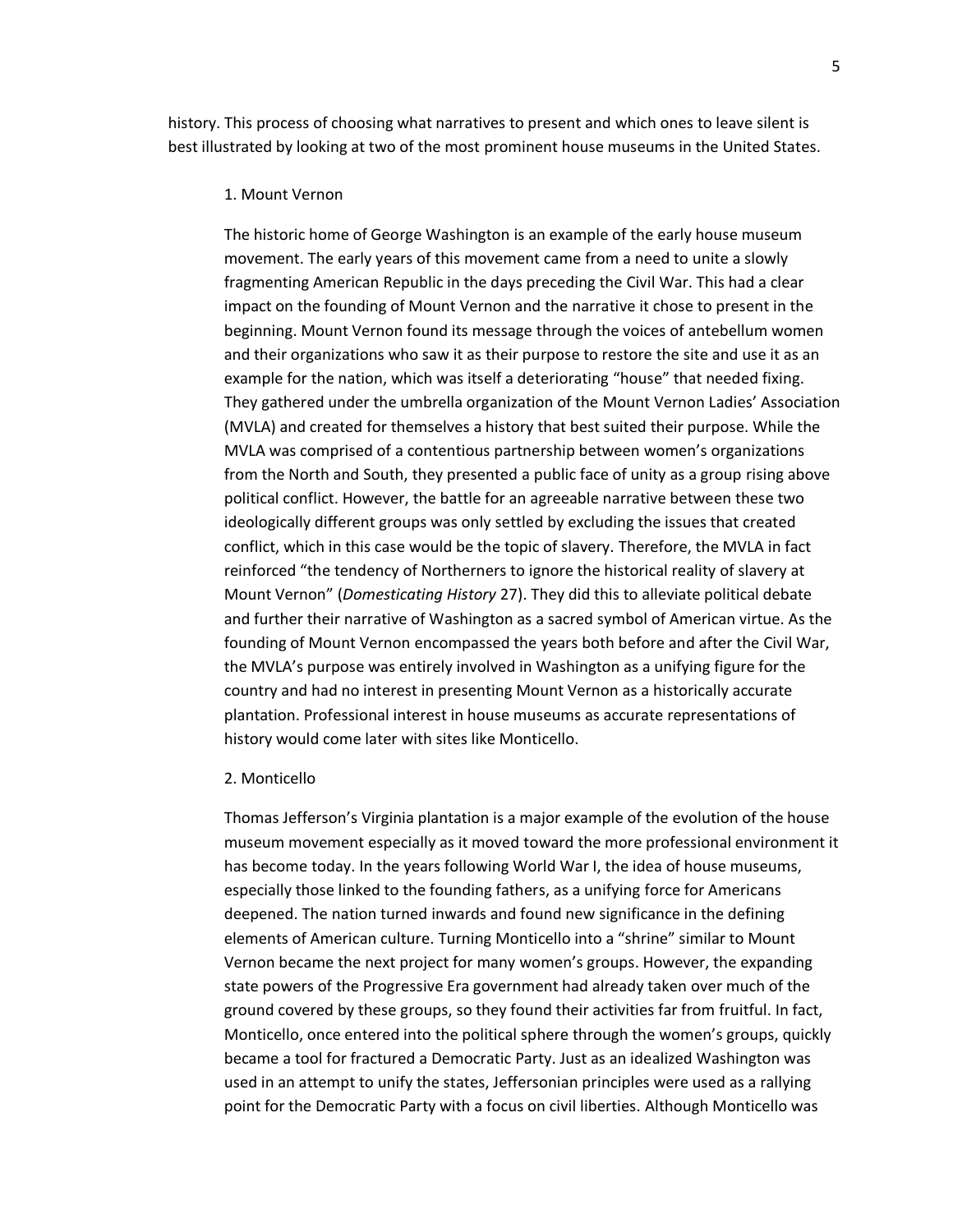used as a political symbol in its earliest days as a Public History site where Jefferson was mainly idealized as a philosopher, it quickly evolved into one of the first professional house museums. This shift came about with the appointment of trained academic historians into the house museum sector. Before, house museums were shrines furnished for emotional effect to represent the domestic life of historical figures. By the mid-1920s, the view on house museums was changing to one of historical accuracy and "objective historical research" (*Domesticating History* 124). This view of house museums continues today at Monticello with an even sharper focus on being as inclusive as possible in regards to the history being researched and the narratives being shared.

(Taken from *Domesticating History: The Political Origins of America's House Museums*)

# **II. Suggestions for Future Projects**

These suggestions are specifically related to the Hofwyl-Broadfield Plantation but the ideas can be incorporated in any local public history site. The main concern is to look at how the site can be improved and what you can do to help. Talking to the site director is the starting point to coming up with a project for your internship.

### **A. Slave Narrative and Other Narratives**

There are many ways that Hofwyl can expand its narratives to be more inclusive. Any improvement on the narratives will make the visit to Hofwyl richer and more detailed. Here are some suggestions for future work in this area:

- More comprehensive tour of site The main tour of this site is currently focused on the main house. There are, however, many other interesting buildings that can be explored through a more comprehensive tour.
- Specific slavery tour

This could encompass more of the site, including the overview of the marsh that was once the rice plantation. Much of the information on slavery at Hofwyl is located in the museum and could be incorporated into a tour.

● Tour focused on the bridge from plantation to dairy farm Surviving after slavery was hard both for the freed slaves and for the plantation owners. At Hofwyl, planting rice became extremely expensive and the family suffered great economic challenges. These hardships lead the Dent family to have to change the plantation into a dairy farm, which was successful for many years. This is a fascinating part of the history of the site that could be further explored.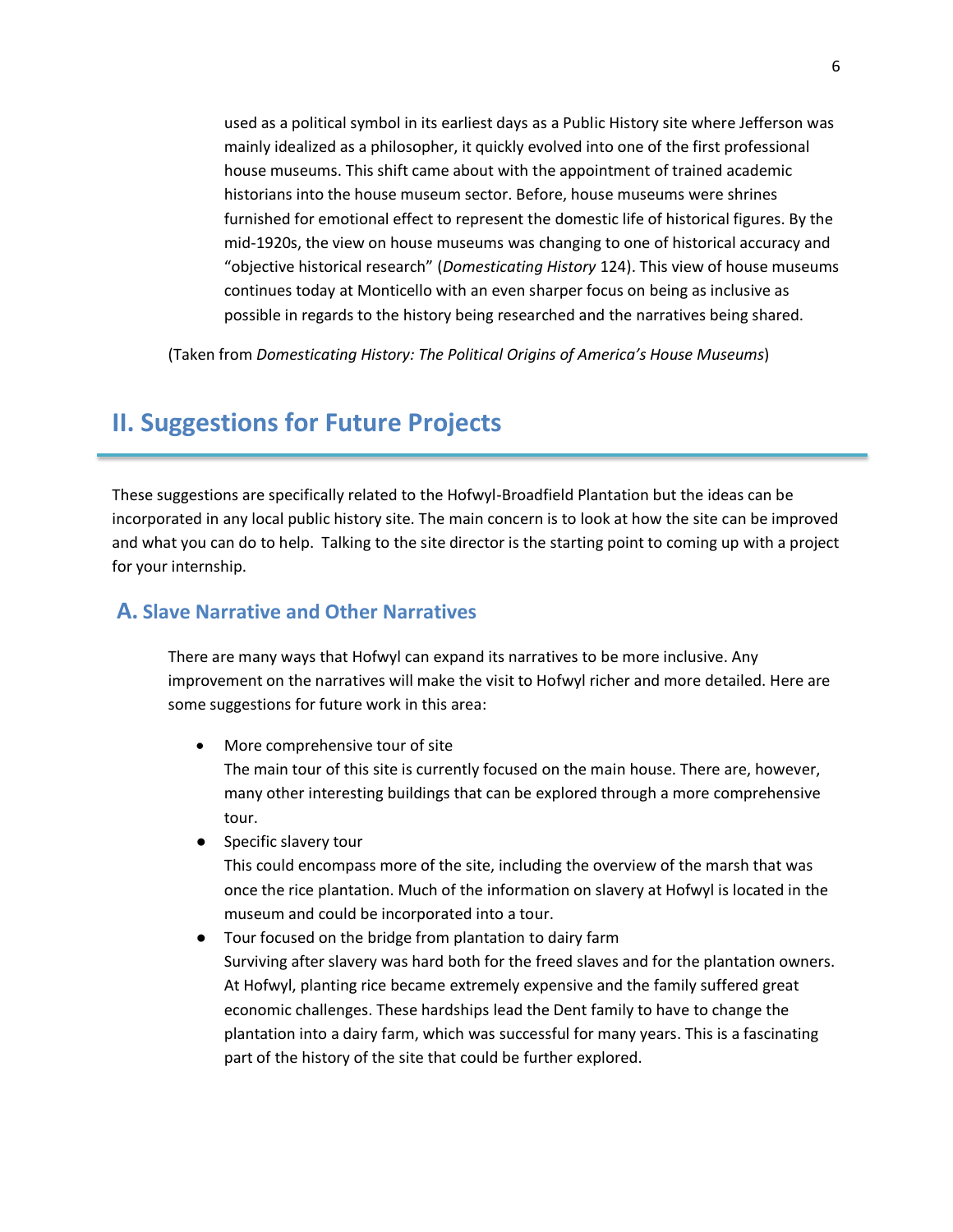### **B. Public History in the Digital World**

The digital world is becoming ever more important in the Public History sphere as it gives Public History sites the opportunity to reach an even wider audience. Since internet enabled devices have become ubiquitous, combining elements of digital history with public history allows historians to reach people wherever they are with the most accurate and up-to-date research. Also, these new formats for public history open up the conversation allowing for scholars to interact more easily and often directly to a public audience. Therefore, digital resources can aid public history sites in making sure the popular conception of history is as accurate and detailed as possible. Digital resources can provide:

- transparency in the way historical preservation is done at a public history site
- a place for historians and other professionals to share their research
- a resource for sharing oral history and documentary projects
- more in-depth history than a public history site can offer through its tours and museums
- a resource for a site to stay in contact with and engage the public directly
- a resource for further educational programs
- a promotional source

(Taken from "Beyond the ivory tower: doing public history in the digital age")

With this in mind, Hofwyl's web presence is very small. They do not have their own website and what little is available on National Parks Service website does not give this historic site justice. Therefore, increasing Hofwyl's digital and web presence could greatly improve visibility and visitation. If this is something that could be of interest, here are some places to start:

- Creation of a website for the site The website could be a powerful tool to interact more with the public and to make the history of this site more accessible. Digitizing parts of the museum and gathering the information given on the tours would be valuable as a start.
- Work on improving Facebook page The Friends of Hofwyl operate the Facebook page but could certainly use help with coming up with blurbs to post and other ways to constantly remind the public of this local site.

## **C. Work with Children**

There is precious little scholarship on presenting history to children, which makes this an area that needs to be explored. Coming up with a set of activities geared towards children at public history sites is important because going to historic sites is often a family outing. Making history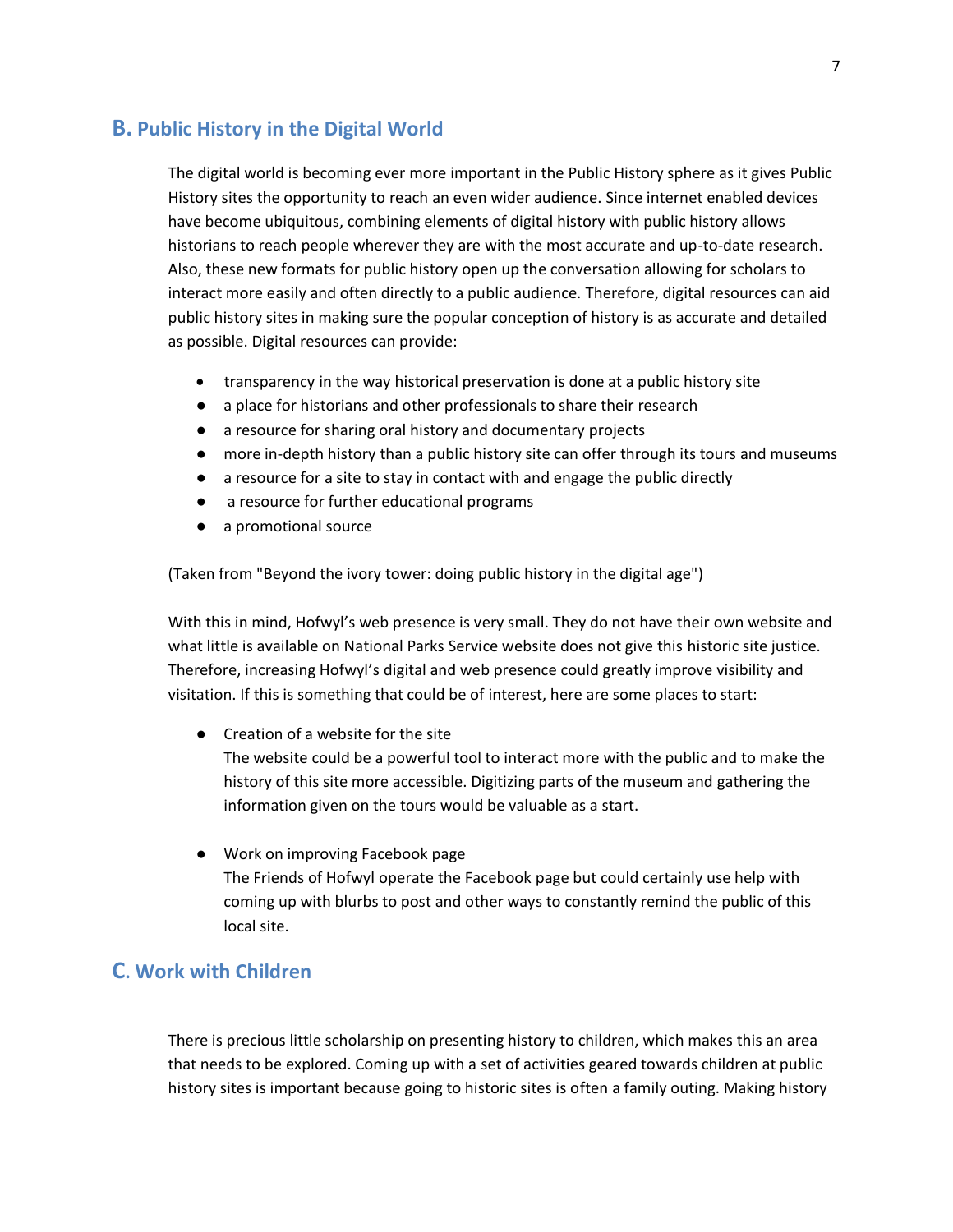accessible to kids outside of the classroom can also be a way to engage children in thinking about the past. At Hofwyl there is very little geared towards kids so this was a big part of my internship.

- Tour designed specifically for kids During my internship, I created the beginnings of a tour designed specifically for kids. All the activities have been enclosed and can be used to create a more structured tour for children.
- Child's perspective on Hofwyl What did the children at Hofwyl do for fun? What kind of chores did they help out with? These are some of the topics that could be looked into to create a children's perspective of the site. This could be incorporated into the house tour or done separately with a groups of children
- Update packet for school tours Hofwyl has a packet geared towards a student site visit. It needs to be updated and made to line up with the Common Core to make it attractive for school tours.

# **D. Other Ideas**

● Creation of a documentary

- There are opportunities for many different kinds of documentaries focusing on different eras at Hofwyl or even the sites place within the community today.

● Virtual tour app

- The creation of an application for smart phones etc. could add to the depth of history Hofwyl is able to present to guests. It could even focus on a specific aspect of Hofwyl's history that would otherwise be difficult to share.

● Creation of an audio tour

- With limited resources, a secondary tour at Hofwyl may be out of the question, but a recorded tour could offer a cost effective way to share a tour with a larger scope that incorporates the property outside of the house.

- Additional events to gain visibility -Find further unique ways to utilize the site outside of or ancillary to its historical purpose to gain a larger public awareness.
- Exhibit on the History of Hofwyl as a Historic Site -Use existing materials to create an exhibit on how Hofwyl became a Public History site and how it has progressed as a site from the founding years to the present.